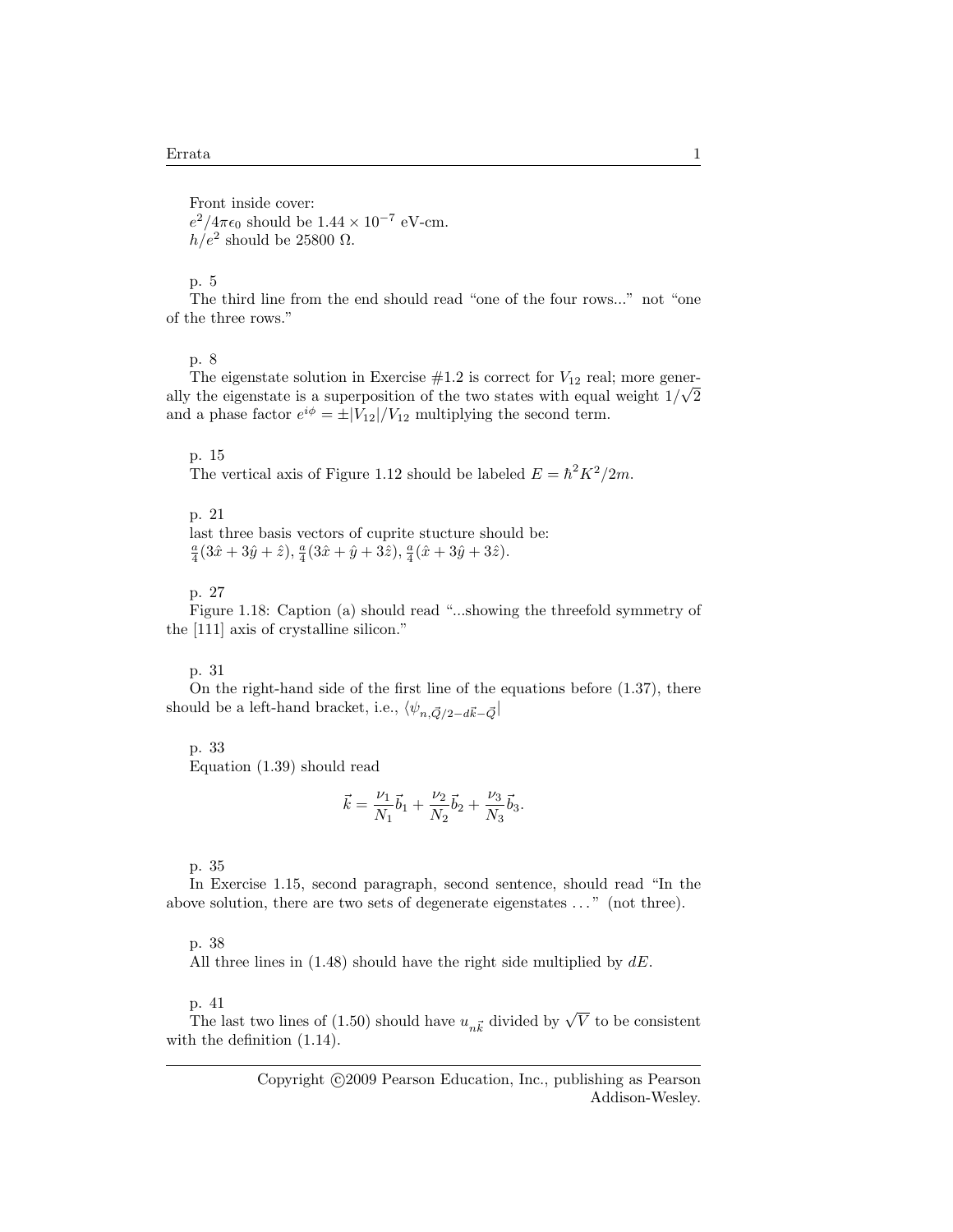Equation (1.55) should have  $|\vec{k} - \vec{Q}|^2$ , not  $(\vec{k} - \vec{Q})^2$ .

Equations (1.56), and (1.57) should have  $|\vec{k} - \vec{Q}|^2$ , not  $(\vec{k} - \vec{Q})^2$ .

The equation preceding Equation (1.58) should have  $Q_0^2$  not  $\vec{Q}^2$  in two places.

Equation (1.58) should read

$$
E(\Delta \vec{k}) = \frac{\hbar^2 |\Delta \vec{k}|^2}{2m} + \frac{\hbar^2 (Q_0/2)^2}{2m} \pm \sqrt{\left(\frac{\hbar^2 \vec{Q}_0 \cdot \Delta \vec{k}}{2m}\right)^2 + |U_0(\vec{Q}_0)|^2}.
$$

p. 52 Equation (1.68) should read

$$
\frac{1}{m_{\text{eff}}} = \frac{1}{m} + \frac{2}{m^2} \sum_{m} \frac{|p_{mn}|^2}{E_n(0) - E_m(0)}
$$

i.e.,  $\hbar^2$  should not appear.

p. 85 In the caption of Fig. 2.9, the formula should read  $\mu \approx (E_c + E_v)/2$ .

p. 95

The first equation on this page should read

$$
I \sim e^{-(E_g - eV_{\rm ext})/k_B T}.
$$

p. 98

The last line of the last full paragraph should read, "when  $k_BT$  is much less than the gap energy."

p. 111

The last line should read, "...k<sub>y</sub> runs from  $-m\omega_cL_x/2\hbar$  to  $m\omega_cL_x/2\hbar$ ."

p. 115

The quantum density of states factor at the bottom of the page should have a factor  $e^{-E/k_BT}$ , with no  $\mu$ , consistent with Eq. (2.20), for low-density electrons.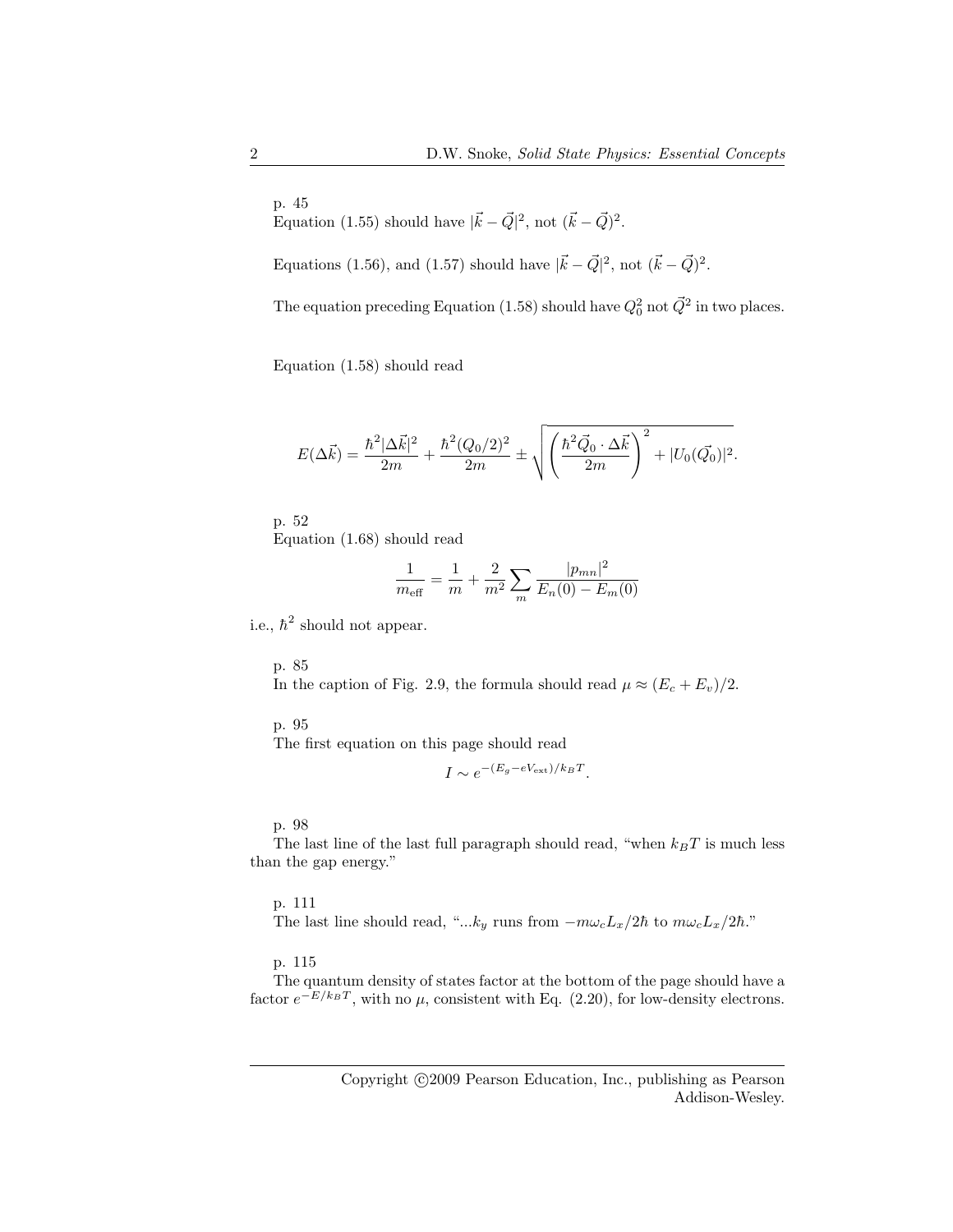In the next-to-last paragraph, the Hall resistance should be  $R_H = h/e^2 \nu$ .

p. 117

After the formula  $J_x = nev_x$ , the total density should be defined as  $n =$  $\nu N/A$ , where  $\nu$  is the number of full Landau levels. Then the following equation should read

$$
E_y = \frac{J_x A}{\nu Ne} B_z,
$$

and  $\Phi = B_z A = N \Phi_0$ . Finally, Equation (2.50) should read

$$
E_y = \frac{N\Phi_0}{\nu Ne} J_x = \left(\frac{h}{e^2}\right) \frac{J_x}{\nu} = R_H J_x.
$$

p. 119

In the 6th line of the first paragraph of Section 2.8.4, the formula should be  $N/A = \nu eB/h$ .

p. 131

p. 131<br>In Equation (3.9) and (3.11), the  $\sqrt{2}$  factors should all be replaced by 2. This also affects (3.12) and (3.13) below.

In Equation (3.10), the exponential terms should have the form

$$
e^{i(\vec{k}\cdot\vec{R}-\omega t)}.
$$

p. 132 Equation (3.12) should be

$$
\frac{K}{M}\left(\begin{array}{cc} 4\cos ka-4 & 0 \\ 0 & 2\cos ka-2 \end{array}\right)\left(\begin{array}{c} x0 \\ y0 \end{array}\right)=-\omega^2\left(\begin{array}{c} x0 \\ y0 \end{array}\right)
$$

Equation (3.13) should be

$$
\omega_L = (\omega_0 a \sqrt{2})k,
$$
  

$$
\omega_T = (\omega_0 a)k,
$$

p. 135

 $\vec{u}_l^0$  in (3.15) and (3.18) should be just  $\vec{u}^0$ , without subscript; it is the polarization vector of the wave.

p. 143

In Exercise 3.8, the equation for energy should have  $U/V$  on the left side of the equation, not just  $U$ .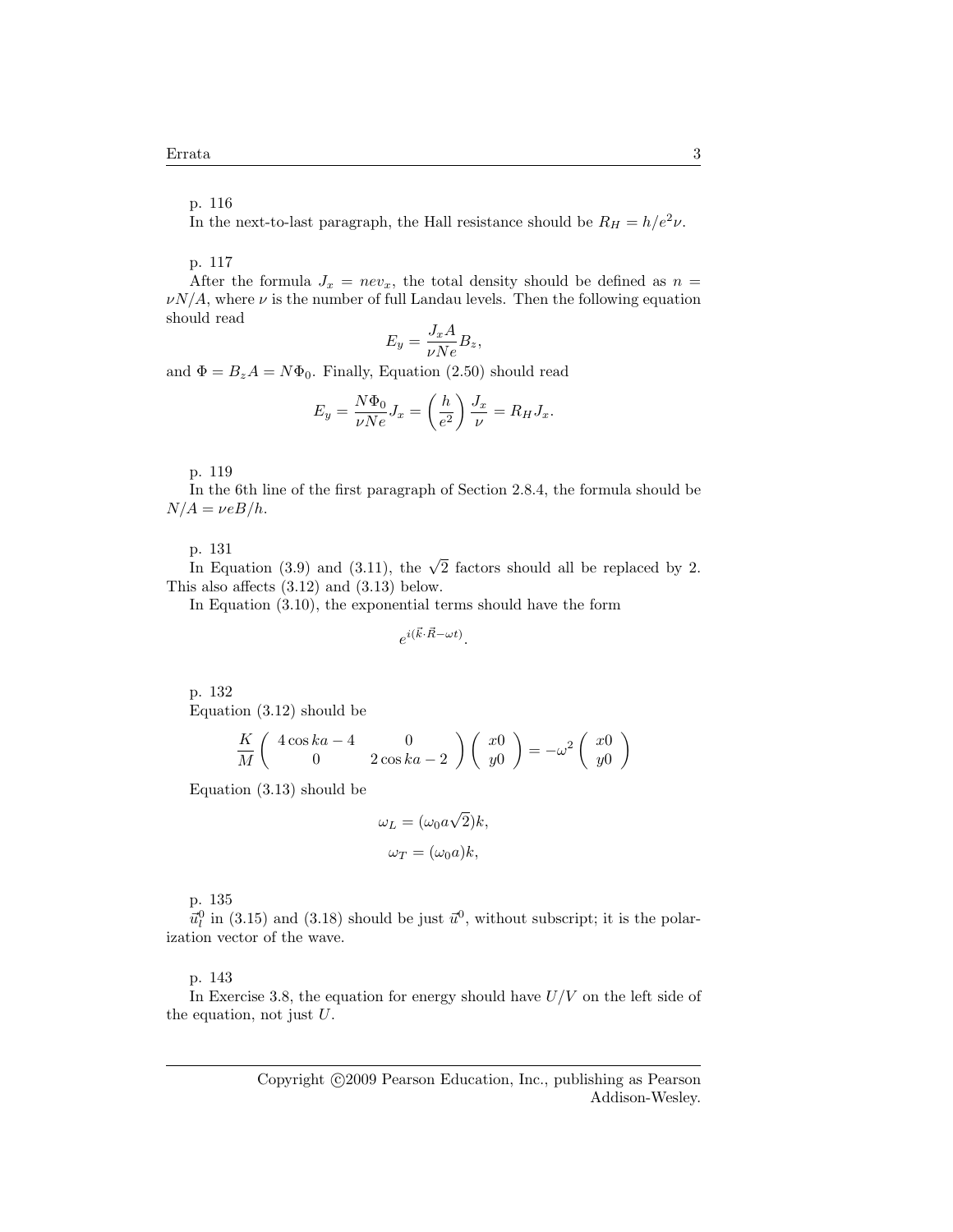Before equation (3.47) should read, "We define the permittivity of the medium,".

Before equation (3.49) should be added, "We will often refer to  $\epsilon$  as the dielectric constant of the medium, though technically the dielectric constant is defined as the unitless ratio  $\epsilon/\epsilon_0$ ."

p. 152

For clarity, the leftmost term of Eq. (3.53) should read  $\vec{k} \times (\vec{k} \times \vec{E})$ . The summation over  $i$  in Eq.  $(3.54)$  is optional and can be dropped.

p. 159

The vertical axis of Fig. 3.18(b) should be labeled as  $x_3$ .

p. 160

For clarity, the leftmost term of Eq. (3.71) should read  $\hat{u} \times (\hat{u} \times \tilde{\eta}D)$ .

p. 168 Equation (3.80) should read

$$
n_1 E_0^{(i)} \cos \theta_i - n_1 E_0^{(r)} \cos \theta_r = n_2 E_0^{(t)} \cos \theta_t.
$$

p. 169

Eq. (3.84) and the equation before it should be given for  $\langle \vec{S} \rangle$  (the time average), not just  $\vec{S}$ .

### p. 171

Eq. (3.88) should be given for  $\langle \vec{S} \rangle$  (the time average), not just  $\vec{S}$ .

p. 188

The limit in the equation at the top of the page should be  $a \to 0$ , not  $k \to 0$ .

#### p. 196

In the next-to-last line of equation (4.59), the first term  $e^{i\omega_k t}$  should be  $e^{-i\omega_k t}$ .

p. 198

"fig.saw" in the line after equation (4.62) should be replaced with "We can apply".

# p. 209

In the next-to-last line of the text,  $|i\rangle$  should be  $|\psi_i\rangle$ .

Copyright  $\odot$ 2009 Pearson Education, Inc., publishing as Pearson Addison-Wesley.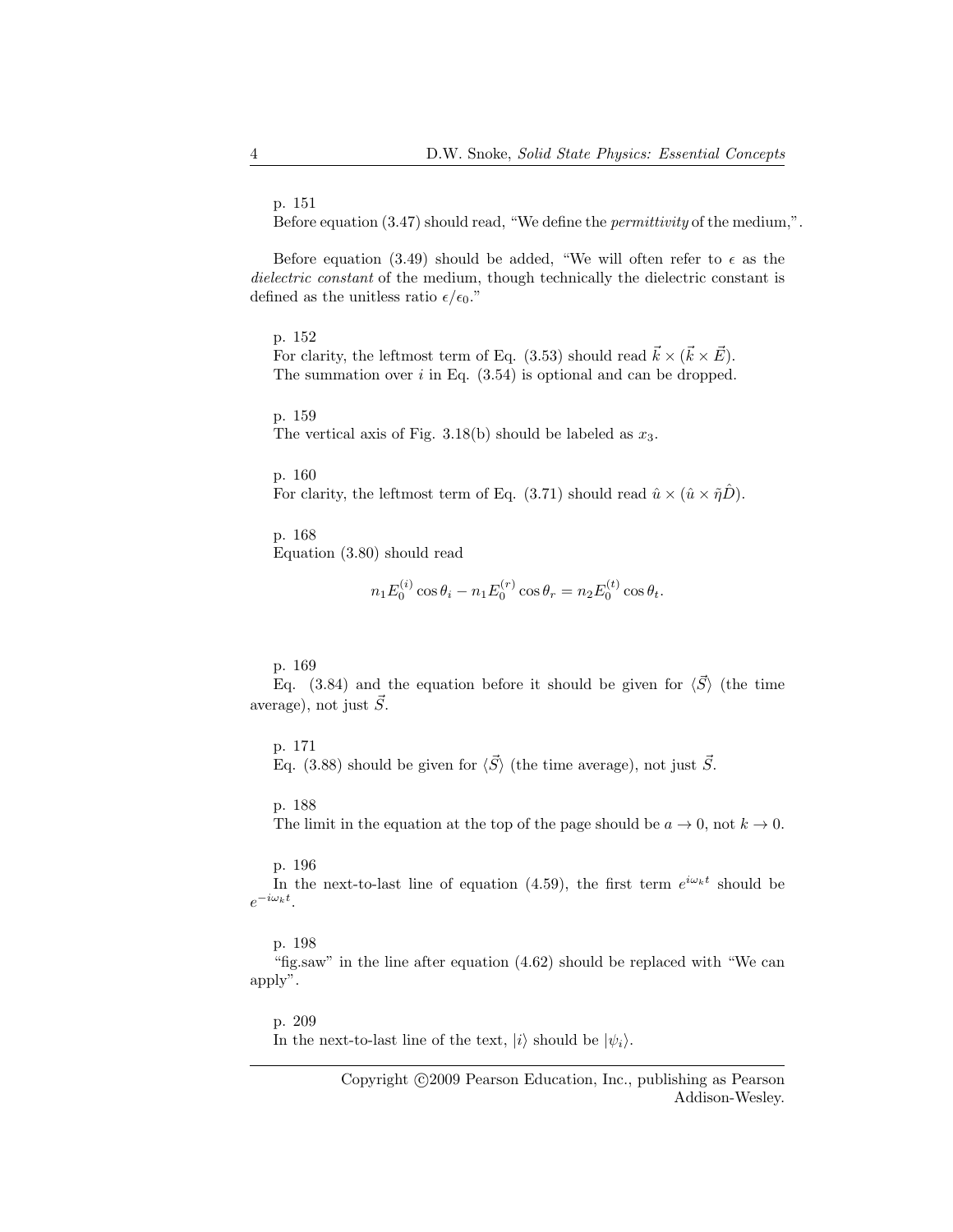The term in parentheses should be written  $(a_{k_3}^{\dagger} + a_{-k_3})$  to conserve momentum with the same  $k_3$  in each term.

# p. 219

In Exercise 4.18, last line should read " $\rho V = MN$ , where M is the mass of an atom and  $N$  is the number of unit cells,  $\ldots$ "

# p. 221

Equation (4.110) should have  $\pi^4$ , not  $\pi^2$ .

# p. 223

In the equation after equation (4.113), both terms should be negative. (To follow the calculation more easily, not that the integral of  $\partial f/\partial \varepsilon$  is equal to  $-1$ , and the integral of  $\varepsilon^2 \partial f / \partial \varepsilon$  is equal to  $-\pi^2/3$ .)

# p. 227

In the equation after (4.123), the third term inside the large parentheses should have  $c_{\vec{k}}^2$ ; i.e., it should be squared just as in the second term.

p. 239 p. 259<br>In the second line of (5.24),  $\sqrt{2}$  should be  $\sqrt{3}$ .

# p. 243

p. 245<br>The second line of (5.32) should have  $\sqrt{2}$  in the denominator.

p. 244 The first line of (5.33) should have 2 in the denominator, not numerp. 244 The first line of (5.33) should have 2 in the denominator, not numerator, and the second line should have  $\sqrt{2}$  in the denominator, not numerator.

### p. 248

The right-hand side of the equation in the text following Eq. (5.47) should be multiplied by a factor of  $2\pi$ .

### p. 252

In first line of the last equation, the exponential factor should be  $e^{i|\vec{k}_1 - \vec{k}_2| r \cos \theta}$ (missing  $r$ ).

### p. 253

In the first line of Eq. (5.63), the factor  $(1 - N_{\vec{k}})$  should be inside the summation over  $\vec{k}'$ .

### p. 260

The beginning of the last paragraph is better written as follows: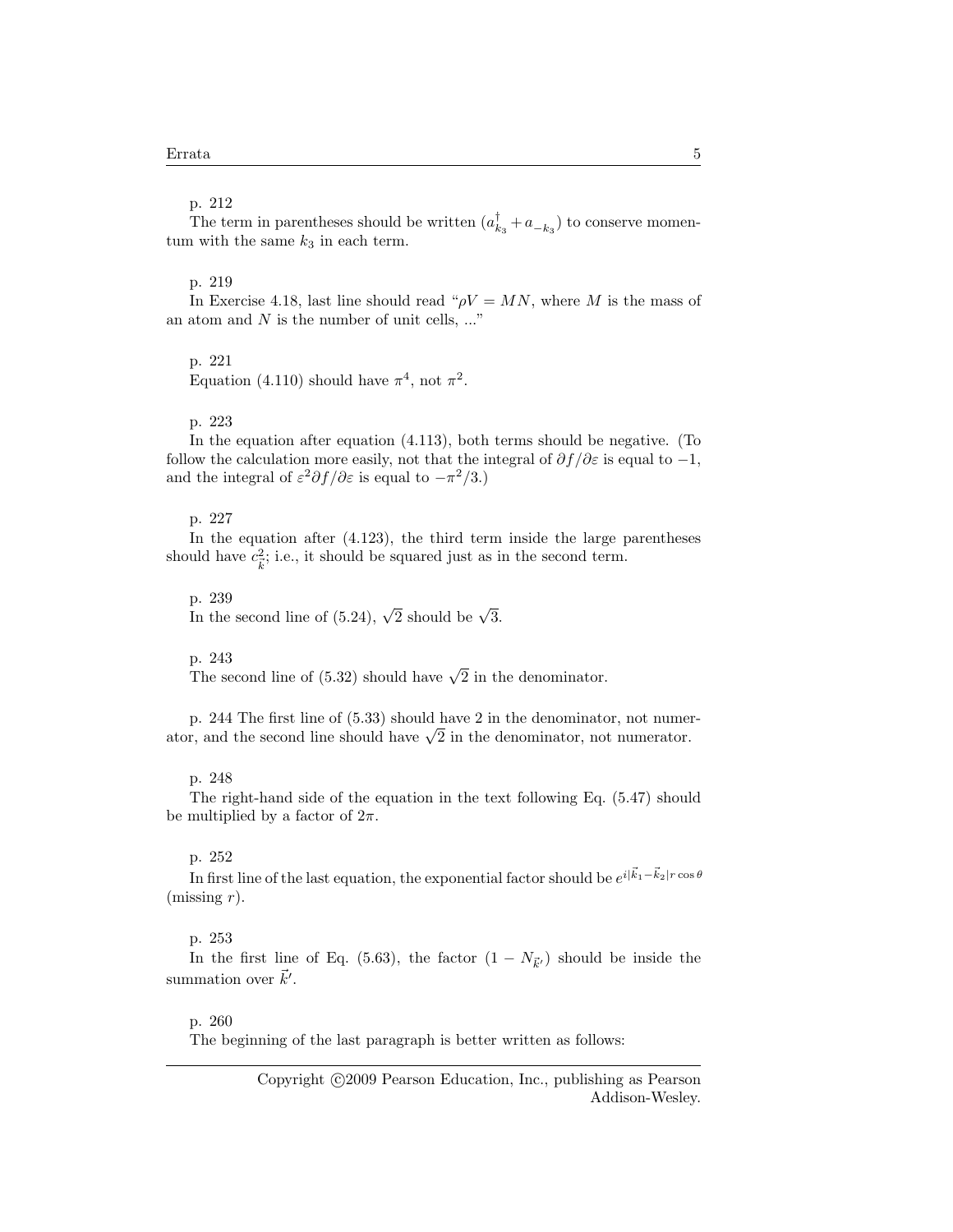"From Equation (4.62) in Section 4.4, the average amplitude of the displacement is given by the average amplitude per mode times the number of modes:

$$
x_0^2 = \frac{2\hbar N_k}{M\omega},
$$

where we have written  $\rho V = MN$ , with M the mass of the unit cell and N the number of cells (which is also equal to the number of phonon modes)."

# p. 262

The first full paragraph should begin, "Using the definition of the field operators (4.66)..."

#### p. 265

The potential energy in the equation after (5.88), and in equation (5.89), should be written as  $U(r)$ , not the electric potential  $V(r)$ .

# p. 276

In Exercises 5.18 and 5.19, the formula for resistance should be  $R = l/A\sigma$ .

# p. 278

In the line after Equation (5.116), the assumed form of the density should read  $n(\vec{x}) = n_0 e^{\mu(\vec{x})/k_B T}$ . (No minus sign.)

#### p. 282

In Exercise 5.22, the field should be given as 5 V over a distance of 1 cm, not 1 micron.

# p. 286

The last line of (5.136) should read

$$
= -(\vec{b} \cdot \tilde{\sigma}) \cdot (d\vec{l} \times d\vec{r}).
$$

p. 300

In Exercise 6.3, the third line from the end should say, "show that  $\alpha_{ij}^* = \alpha_{ij}^{-1}$ " and therefore ...".

# p. 309

Before the large matrix equation, the text should say that A is a  $3 \times 3$ representation and B is a  $2 \times 2$  representation.

### p. 311

In Table 6.8, in the last column of the second row, the product of  $\Gamma_2$  and  $\Gamma_8$ should be  $\Gamma_8$ .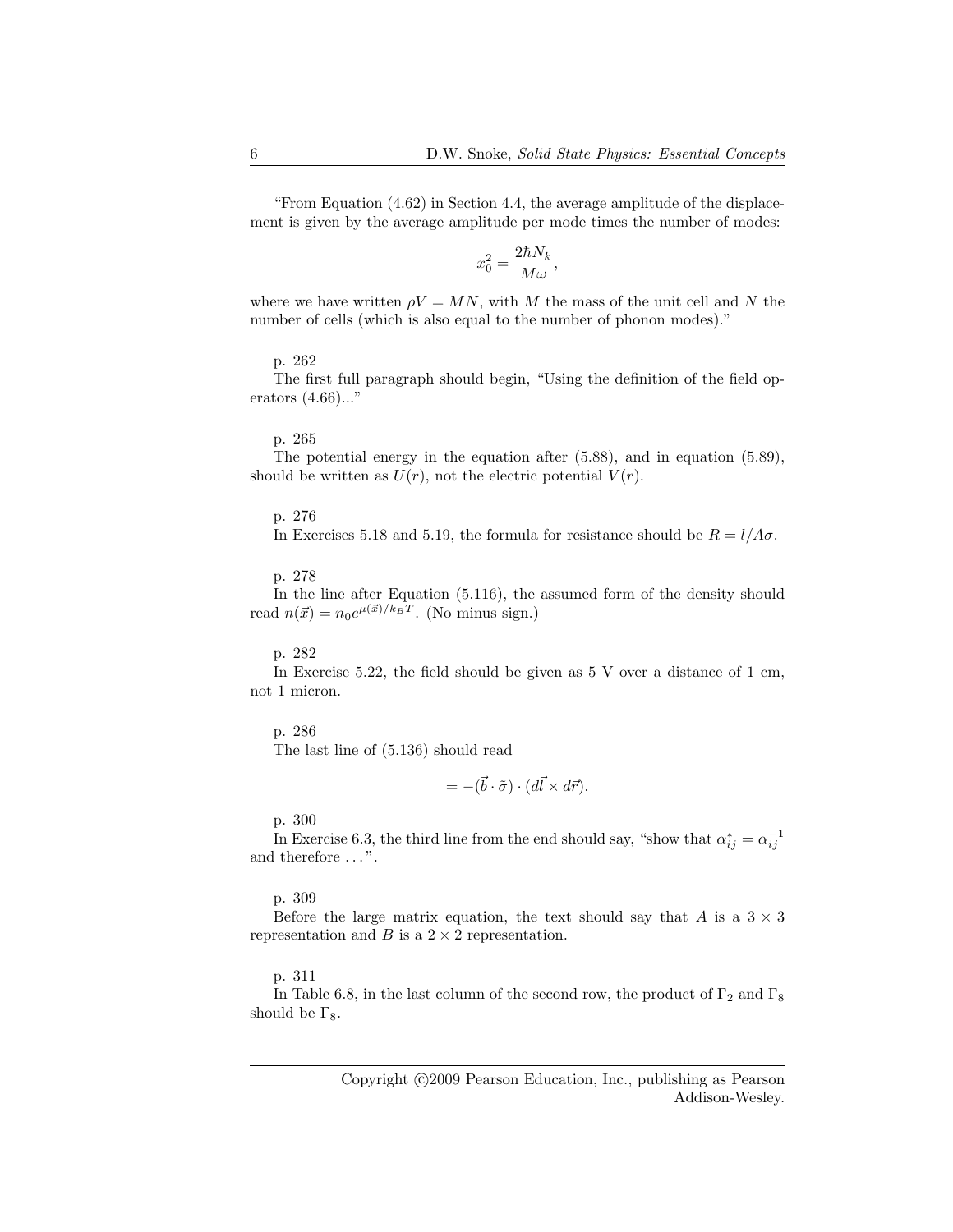In (6.16),  $E_{12}$  should have a factor  $1/$ √ 3, not 1/3.

Also in (6.16), the second term in  $E_{22}$  should have  $(k_x^2 + k_y^2)$ .

In the subsequent equation, the right-hand side of the equation for  $p_{cv}^2$  should have  $m^2$  in the denominator.

In (6.17), the standard definition uses  $B^2$  instead of just B.

In Exercise 6.10, it should be noted that the form  $(6.15)$  will give  $C = 0$ (light and heavy hole splitting, but no warping). Nonzero  $C$  is obtained only when coupling to higher *p*-like bands is included.

#### p. 322

In Table 6.12, the second half of the first row  $(D_0^{\pm})$  should have all characters equal to  $\pm 1$ .

### p. 324

In the paragraph after (6.18), it is stated that the vanishing of the  $x^2, y^2$ and  $z^2$  individual functions eliminates the  $\Gamma_4^+$  representation for the quadrupole operator in the  $O<sub>h</sub>$  group. Rather, this representation does not occur because of the symmetry of  $xy = yx$  etc.; i.e., the basis functions  $yz - zy$ ,  $zx - xz$ , and  $xy - yx$ , which transform as  $L_x, L_y$  and  $L_z$ , all vanish.

# p. 326

The 3rd line from the top should read "yz and xz transform exactly as  $L_x$ and  $L_y$ .

The last sentence of the text before Exercise 6.13 should read, "... but polarization along  $\theta = 90^{\circ}$  will not."

#### p. 328

In the first sentence of the last paragraph, the words "per unit cell" should be deleted.

#### p. 329

Exercise 6.16 should be deleted since the proof is given in the current version of the text on page 328.

#### p. 335

The curve for the imaginary part in Fig. 7.3 should be labeled  $|\chi_I|$ . The imaginary part is negative for all  $\omega > 0$ , for the definition (7.8).

The formula  $n = \sqrt{1 + \chi_R + i\chi_I}$  in the second paragraph in the text is incorrect. See the comments for Exercise 7.3 on p. 342, below.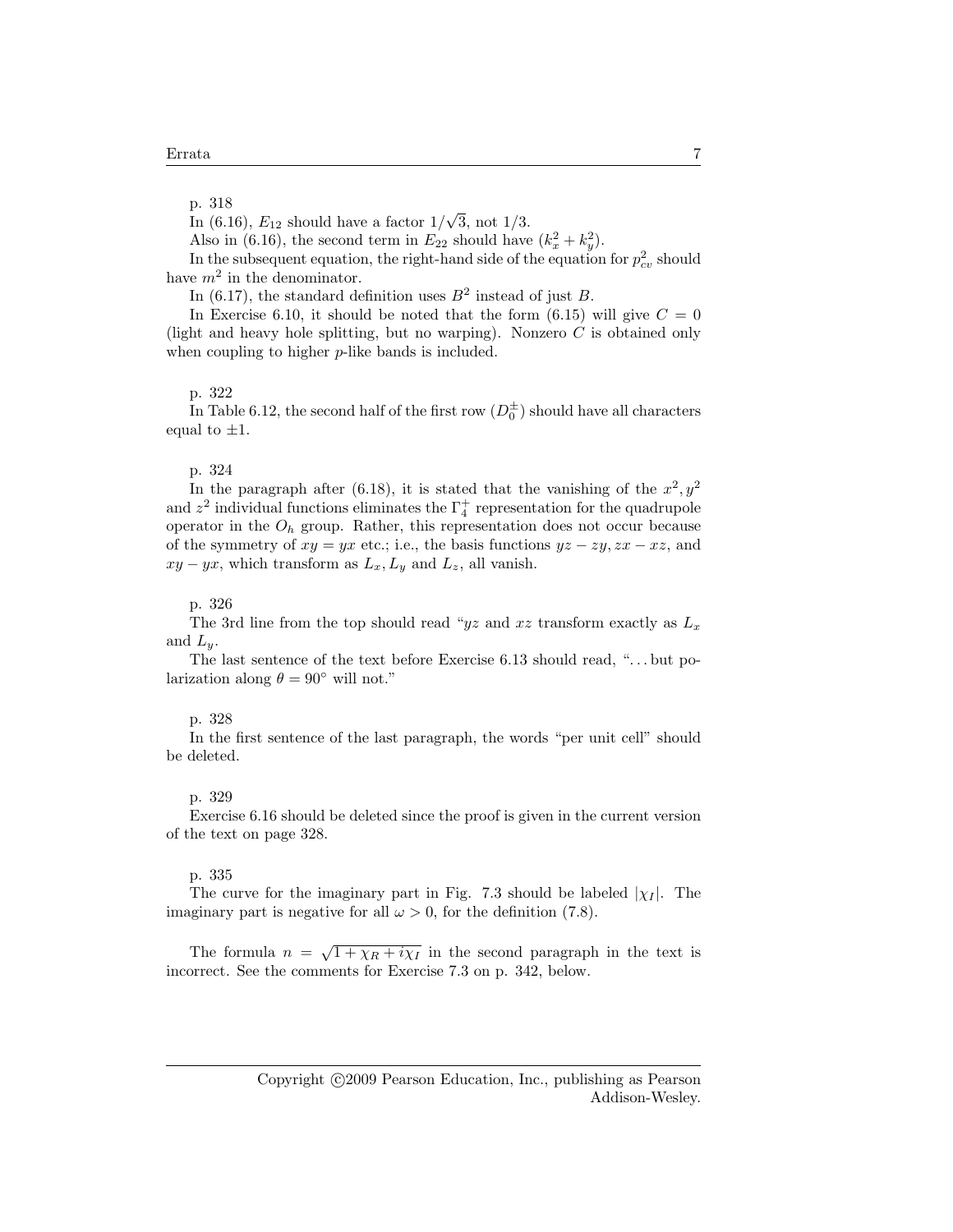The right-hand side of the second line of Equation (7.14) should be multiplied by an overall – sign. Also, the plot of  $P(t)$  in Figure 7.5 should start at  $P(0) = 0$ and rise in time for the first half cycle, not start at a maximum value.

# p. 342

In Exercise 7.3, the formula  $n = \sqrt{1 + \chi_R + i\chi_I}$  is incorrect for this case. To deduce the relevant  $n$  for the Fresnel equations, one can use the general formula  $B_0 = E_0(k_R + ik_I)/\omega$  in Equation (3.79) in the derivation of the Fresnel equations. From Equations (7.9) on page 334, one obtains

$$
k_I = \frac{\omega}{\sqrt{2}c} \left( \sqrt{(1 + \chi_R)^2 + \chi_I^2} - (1 + \chi_R) \right)^{1/2}
$$
  

$$
k_R = \frac{\omega}{\sqrt{2}c} \left( \sqrt{(1 + \chi_R)^2 + \chi_I^2} + (1 + \chi_R) \right)^{1/2},
$$

and therefore in the Fresnel equations one should use

$$
n_{\text{eff}} = \frac{c(k_R + ik_I)}{\omega}
$$
  
=  $\left(\frac{\sqrt{(1 + \chi_R)^2 + \chi_I^2} + (1 + \chi_R)}{2}\right)^{1/2}$   
+ $i \left(\frac{\sqrt{(1 + \chi_R)^2 + \chi_I^2} - (1 + \chi_R)}{2}\right)^{1/2}$ 

.

The phase velocity is given by  $v = \omega/k_R$ , which is not equal to  $c/n_{\text{eff}}$ .

In Exercise 7.4, the integral should be of  $|\text{Im } \epsilon(\omega)|$  for the sum rule to give a positive value.

#### p. 348

Equation (7.38) and the one previous should have  $\epsilon(\omega)/\epsilon_0$  in the denominator, not just  $\epsilon(\omega)$ .

# p. 351

All of the  $\Omega$ 's in the matrix equation at the top of the page should be multiplied by  $\sqrt{\omega_k/\omega_0}$ .

# p. 370

In the paragraph at the bottom of the page, the long-time limit should be  $t \gg \hbar/\Delta E_m$ .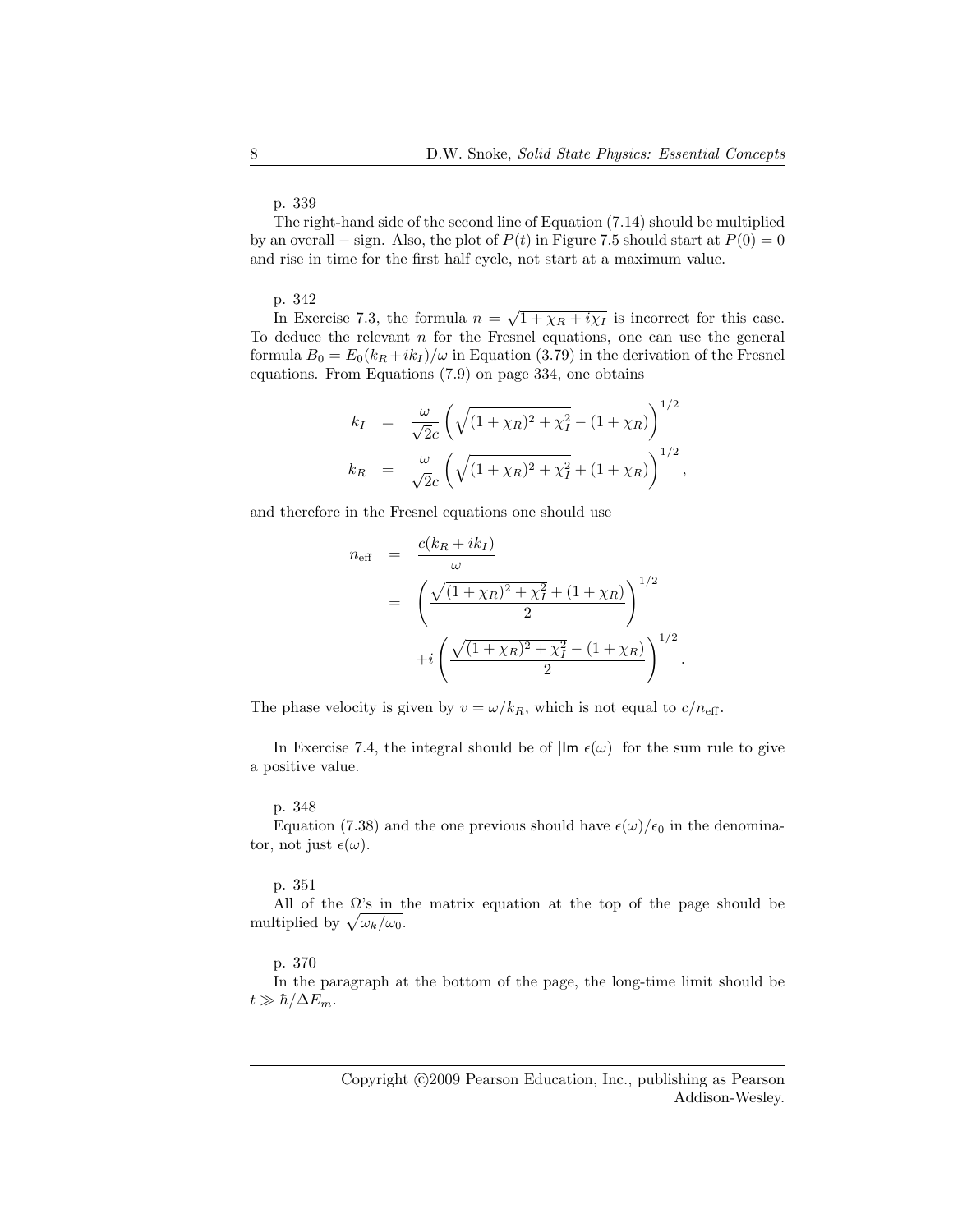The Fröhlich matrix element in (8.29) should be  $M_{\vec{p}}^{\text{Fr}}$ , not  $M_{\vec{k}}^{\text{Fr}}$ .

p. 407

The second line of Equation (8.63) should read

$$
\hbar\langle i|\frac{1}{\hbar\omega -H+i\epsilon}|i\rangle.
$$

p. 408

The Green's function definition (8.67) should have an  $\hbar$  in the numerator, i.e.,

$$
G_{\vec{k}}(t) = -(i/\hbar)e^{-i(E'_{\vec{k}}-i\Gamma_{\vec{k}})t/\hbar}\Theta(t).
$$

p. 412

In the first term of the first line of Eq, (8.76), the denominator should be

$$
\Delta E + E_{\vec{p}} - E_{\vec{p} + \Delta \vec{k}} + i\epsilon,
$$

i.e.,  $E_{\vec{p}+\Delta\vec{k}}$  should appear in both terms.

p. 413 Equation (8.79) should read

$$
\Pi_{\Delta \vec{k}} = \sum_{\vec{p}} \left[ \frac{\bar{N}_{\vec{p}}}{\Delta E - \hbar^2 \vec{p} \cdot \Delta \vec{k}/m - \hbar^2 |\Delta \vec{k}|^2 / 2m} + \frac{\bar{N}_{\vec{p}}}{-\Delta E + \hbar^2 \vec{p} \cdot \Delta \vec{k}/m - \hbar^2 |\Delta \vec{k}|^2 / 2m} \right]
$$
  
\n
$$
= \sum_{\vec{p}} \frac{\bar{N}_{\vec{p}} (\hbar^2 |\Delta \vec{k}|^2 / m)}{-(\hbar^2 |\Delta \vec{k}|^2 / 2m)^2 + (\Delta E - \hbar^2 \vec{p} \cdot \Delta \vec{k}/m)^2}.
$$

The subsequent equation for the long-wavelength limit should be

$$
\Pi_{\Delta \vec{k}} = \frac{N \hbar^2 |\Delta \vec{k}|^2}{m (\Delta E)^2}.
$$

(No minus sign.)

p. 414

The second-to-last term in the last equation should be

$$
-\frac{1}{N}\frac{e^2n^2Adx}{\epsilon}
$$

(missing  $e^2$ )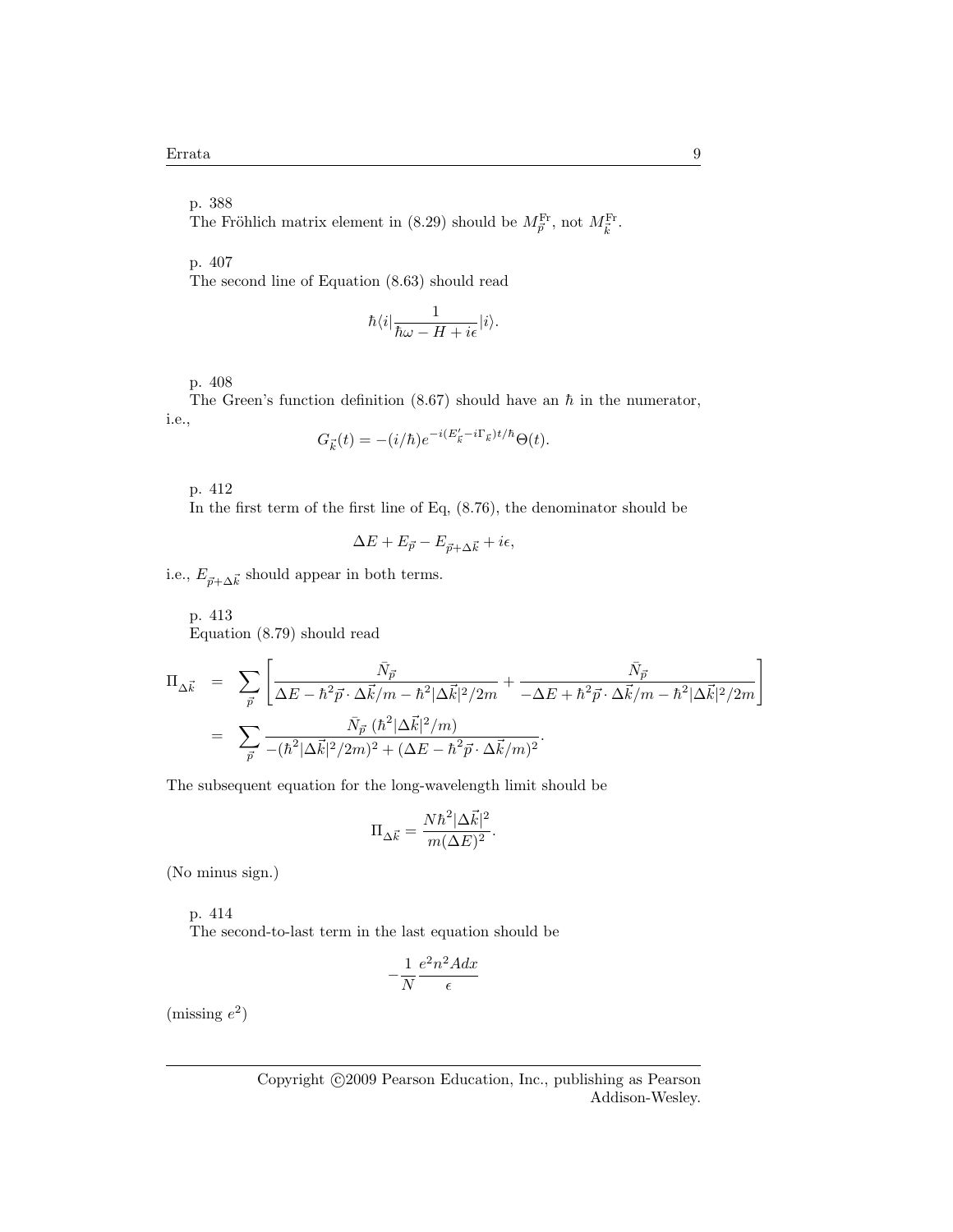The line before Equation (8.87) should have  $E' = \langle \Psi' | H' | \Psi' \rangle$ .

The line after Equation (8.88) should start, "Subtracting (8.88) from (8.87) implies"

p. 424

Exercise 8.22 should refer to Fig. 20 (no " $(a)$ ").

p. 440 Equation (9.37) should have a minus sign in front of the right-hand side. Note also that  $m_3$  is defined opposite to  $U_3$  in Section 9.3, since the spin-down state is the higher energy state.

### p. 450

In the three equation lines before (9.53), there should be a factor  $e^{i\omega_0 \tau}$ instead of  $e^{-i\omega_0 \tau}$ .

# p. 486

The models in Figures 10.1 and 10.2 both assume a current of positively charged particles, and therefore the caption of Fig. 10.2 should read "Model of the orbit of a free charged particle leading to  $\dots$ ."

p. 518 In the 3rd full paragraph, the 4th sentence should begin, "If they have the same spin, ...."

#### p. 527

In next-to-last line,  $U(\vec{r})$  should be  $V(\vec{r})$ .

p. 539

Equation (11.3) should have  $-\beta\mu$  in the exponent in the denominator, i.e. the same  $N_{\vec{k}}$  as in (11.2).

p. 544

(11.18) should read

$$
E(\vec{k}) = \sqrt{E_{\vec{k}}^2 + 2E_{\vec{k}}L_{\vec{k}}}
$$

p. 546

the last term in  $(11.23)$  should have V in the denominator.

p. 547 The second term on the right side of the equation before equation (11.25) should not have a factor 2 in the denominator.

The second term on the right side of the first and second lines of equation (11.25) should not have a factor 2 in the numerator.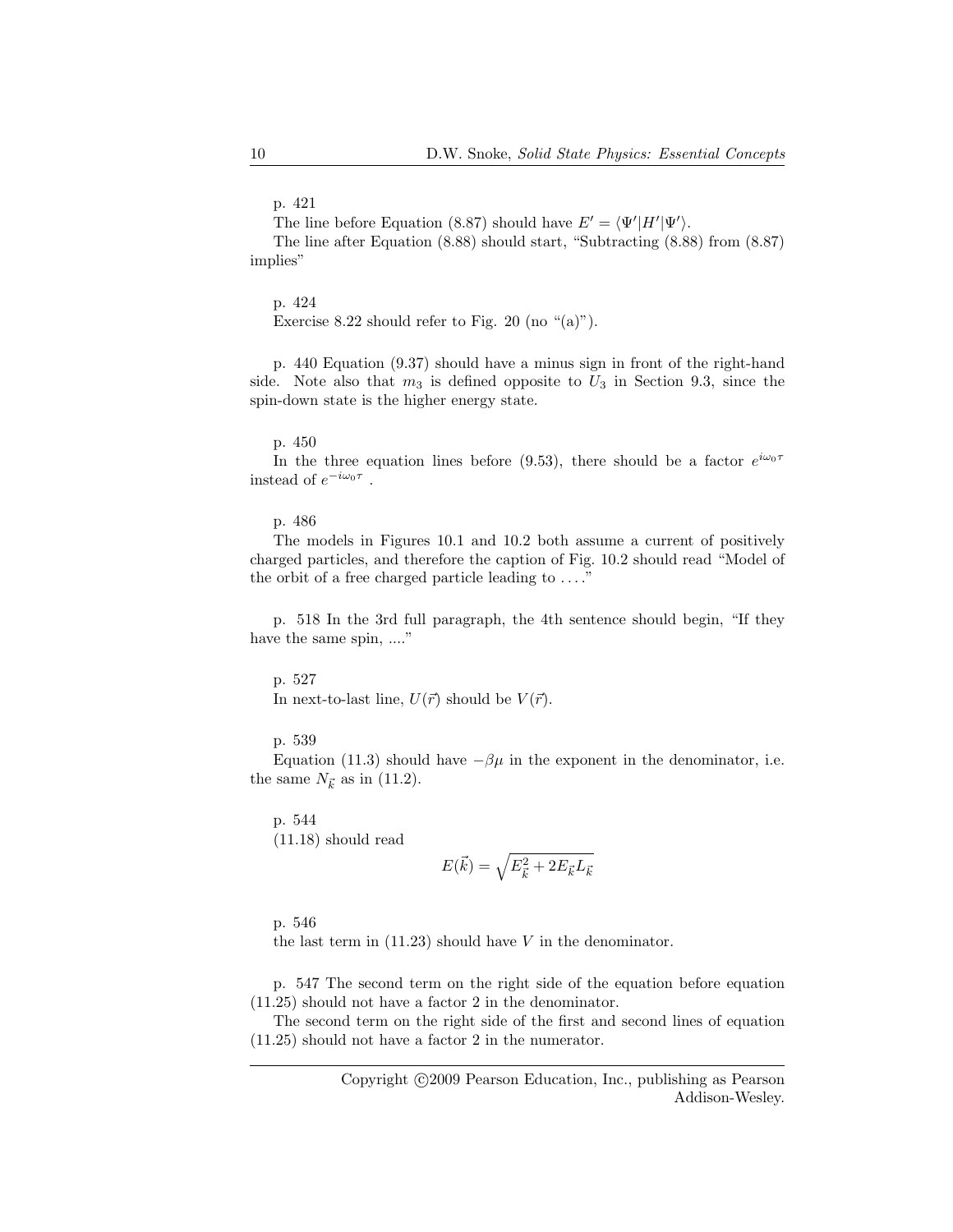The last line of equation (11.25) should read

$$
=\frac{U}{V}\left(N^2-NN_0+\frac{1}{2}N_0^2\right).
$$

p. 548

In the second line of the first full paragraph,  $U\delta(\vec{k})$  should be  $U\delta_{\vec{k},0}$ .

# p. 550

The minus sign on the right-hand side of last equation should not be there.

p. 551 The sentence after equation (11.36) should say "poles in the superfluid current."

# p. 557

The first line of text after Equation (11.46) should read, "When  $\vec{k} \to 0$ ,  $E_k \to 0$  proportional to  $k^2...$ "

In the line before the third equation and in the line before the fourth equation, and in the fourth equation,  $T_k$  should be  $E_k$  everywhere.

In the fourth equation, in the middle term, the denominator should be 1, not  $L_k$ , for the limit of  $1 - A_k^2$  at high k.

# p. 560

On the right-hand side of the last line of (11.56),  $\vec{K}$  and  $\vec{K'}$  should be reversed everywhere.

# p. 568

Two lines before Exercise 11.12, the absolute value should be used, i.e.  $|\alpha| =$  $\sqrt{N_0}$ .

# p. 569

The first paragraph after Exercise 11.12 should start "In Section 11.2.1,"

# p. 587

Equation (1.105) is incorrect for nonzero  $\vec{A}$ . The correct argument to obtain  $(1.106)$  uses the fact that  $\vec{J}=0$  far away from a vortex. This follows from the form of the solution of (1.107), in which  $B(r)$  falls as  $e^{-r/\lambda}$  far from the center of a vortex, which since  $(\nabla \times \vec{J}) \propto \vec{B}$  by the London equation, implies that  $J(r)$ falls as  $\lambda e^{-r/\lambda}$  (i.e., as the Bessel function  $K_1(r/\lambda)$ ).

### p. 589

The signs of the exponents of the phase factors in (11.109) should be reversed; i.e., in the first line the phase factor should be  $e^{i(\theta_2-\theta_1)}$  and in the second line  $e^{i(\theta_1-\theta_2.)}$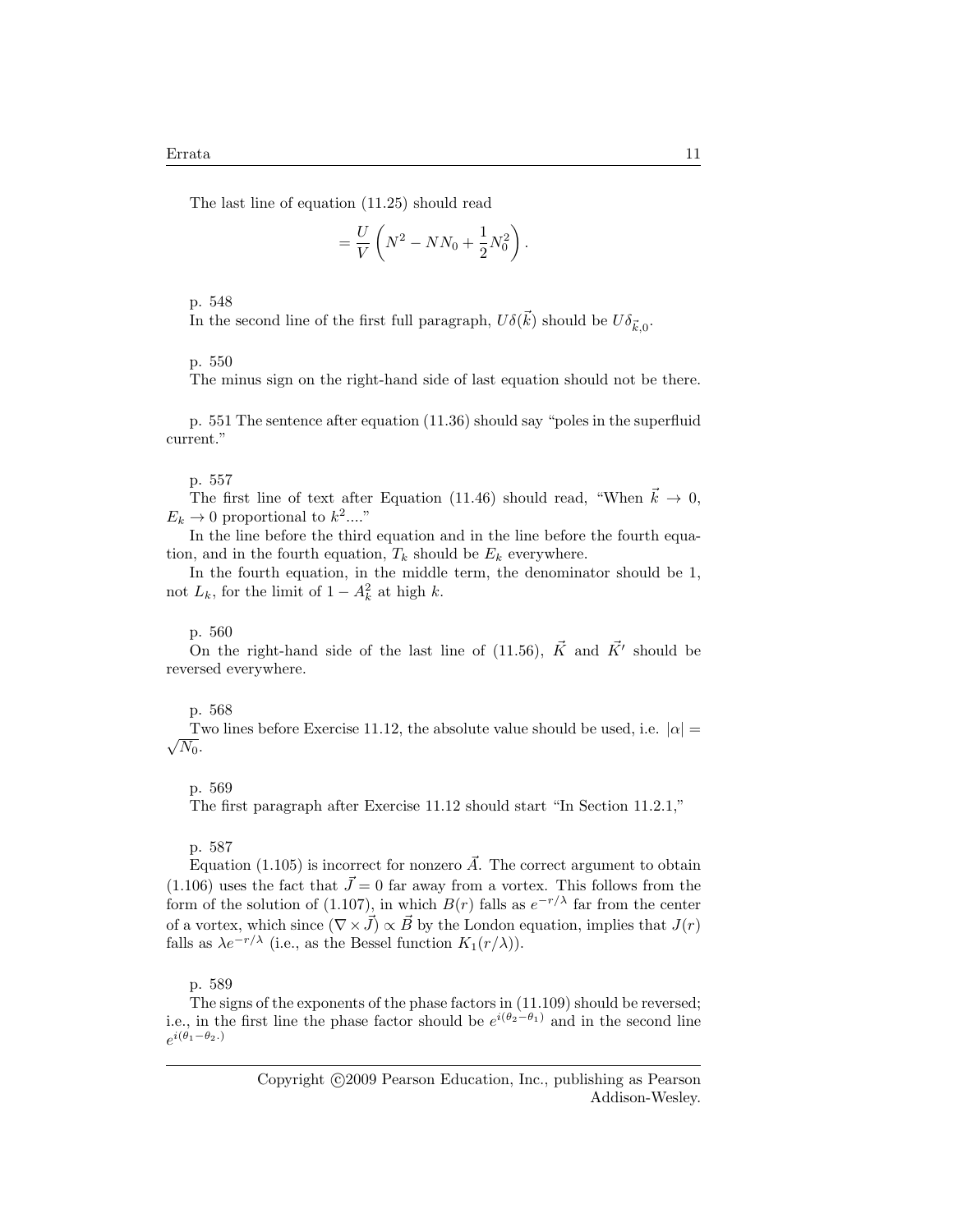In (11.110) the factor should be  $\sin(\theta_2-\theta_1)$ . (*J* gives the direction of positive current in  $(11.111)$ , opposite to the electron current, and is therefore correct.)